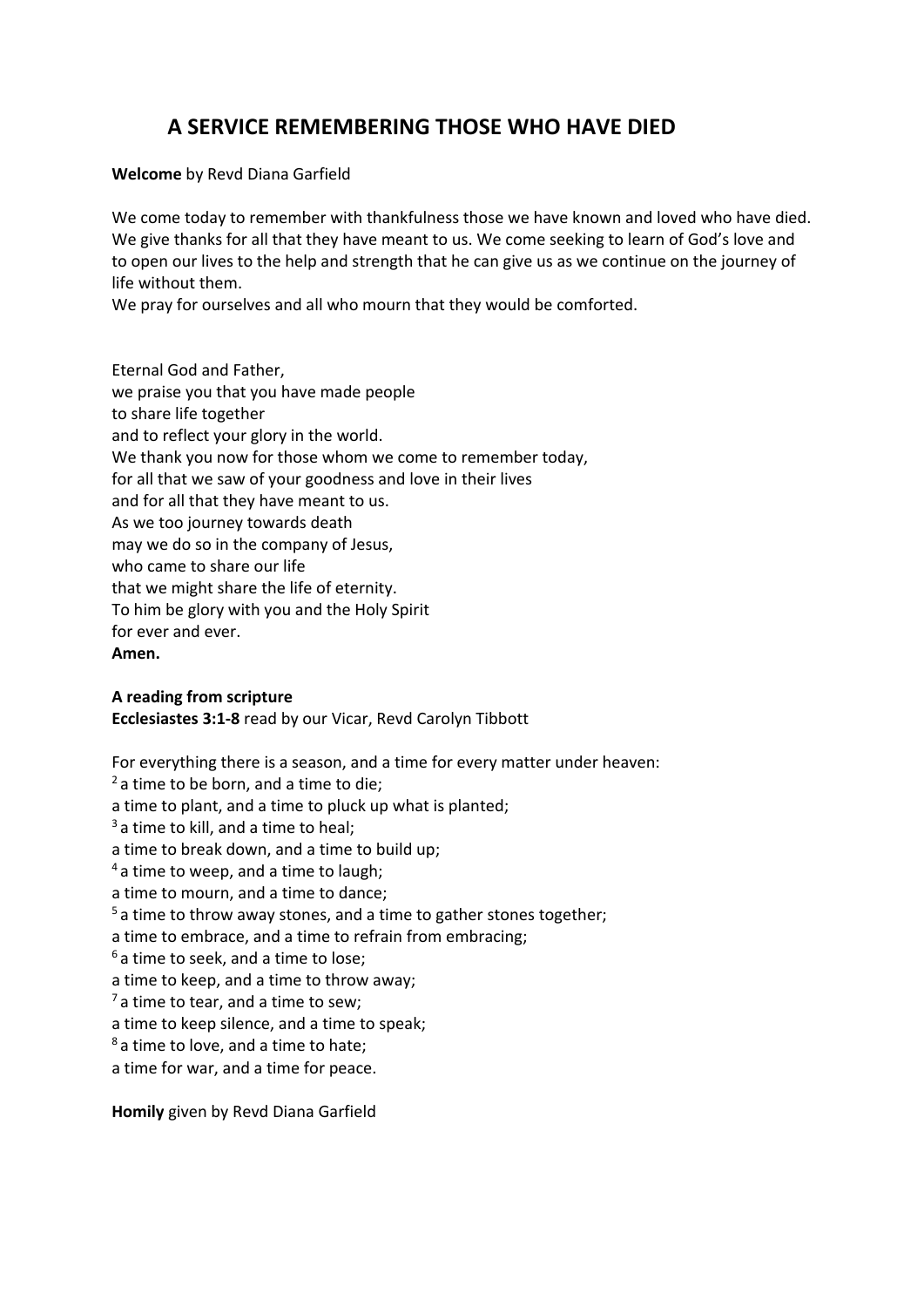Let us affirm the good news we have received, in which we stand, through which we are saved and which we hand on to others. **Christ died for our sins in accordance with the scriptures; he was buried; he was raised to life on the third day in accordance with the scriptures; afterwards he appeared to his followers, and to all the apostles: this we have received, and this we believe. Amen.**

## **REMEMBERING with THANKSGIVING**

God of grace and glory, we come to remember especially before you today …. *The names of those to be remembered will be read aloud and a candle lit in remembrance of each person*

## **The Lords's my Shepherd (Crimond)** will be played

The Lord's my shepherd, I'll not want; He makes me down to lie In pastures green; he leadeth me The quiet waters by.

My soul he doth restore again, And me to walk doth make Within the paths of righteousness, E'en for his own name's sake.

Yea, though I walk in death's dark vale, Yet will I fear no ill: For thou art with me, and thy rod And staff me comfort still.

My table thou hast furnished In presence of my foes; My head thou dost with oil anoint And my cup overflows.

Goodness and mercy all my life Shall surely follow me; And in God's house for evermore My dwelling-place shall be. Psalm 23 **Prayers**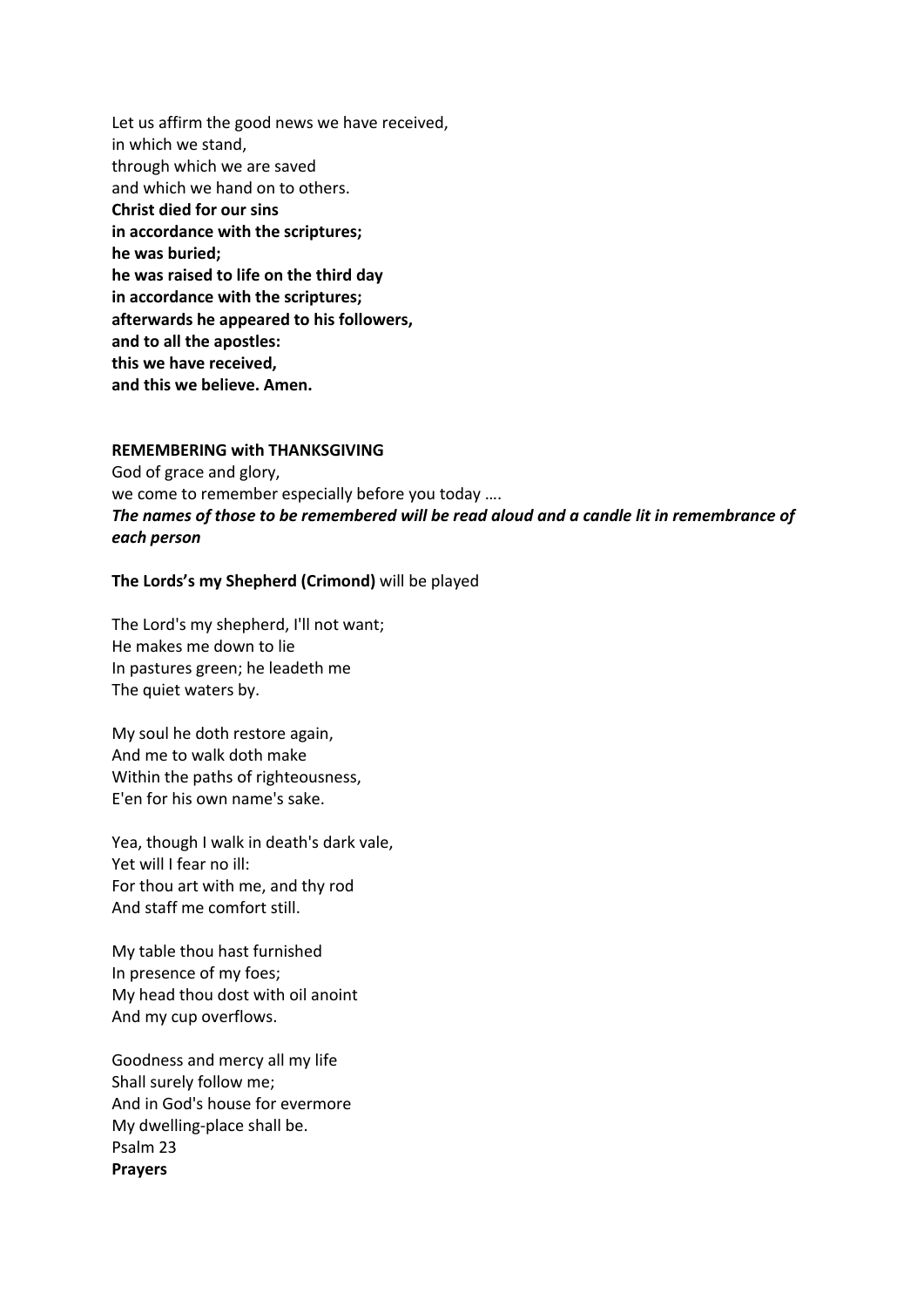We thank you Lord for giving these people to us to know and to love as companions in our pilgrimage on earth. In your boundless compassion console those who mourn. Grant us that we may see in death the gate of everlasting life and continue our course on earth in faith, though Jesus Christ our Lord, the Life and the Resurrection of all who put their trust in him.

God, our Father, we thank you that you sent your Son Jesus Christ to die for us and rise again. His cross declares your love to be without limit; his resurrection, that death our last enemy is doomed. By his victory we are assured of the promise that you will never leave us or forsake us; that neither death nor life, nor things present nor things to come, can separate us from your love in Christ Jesus our Lord. **Amen.**

We sum up our prayers in the words that Jesus taught us: **Our Father, who art in heaven, Hallowed be thy name. Thy kingdom come, they will be done, On earth as it is in heaven. Give us this day our daily bread And forgive us our trespasses As we forgive them that trespass against us. And lead us not into temptation But deliver us from evil; For thine is the kingdom, the power and the glory For ever and ever. Amen**

The Lord God almighty is our Father: he loves us and tenderly cares for us. The Lord Jesus Christ is our Saviour: he has redeemed us and will defend us to the end. The Lord, the Holy Spirit is among us: he will lead us in God's holy way. To God almighty, Father, Son, and Holy Spirit: be praise and glory today and for ever.

And the Blessing of God Almighty, Father, Son and Holy Spirit, be upon you and remain with you today and always.

Amen